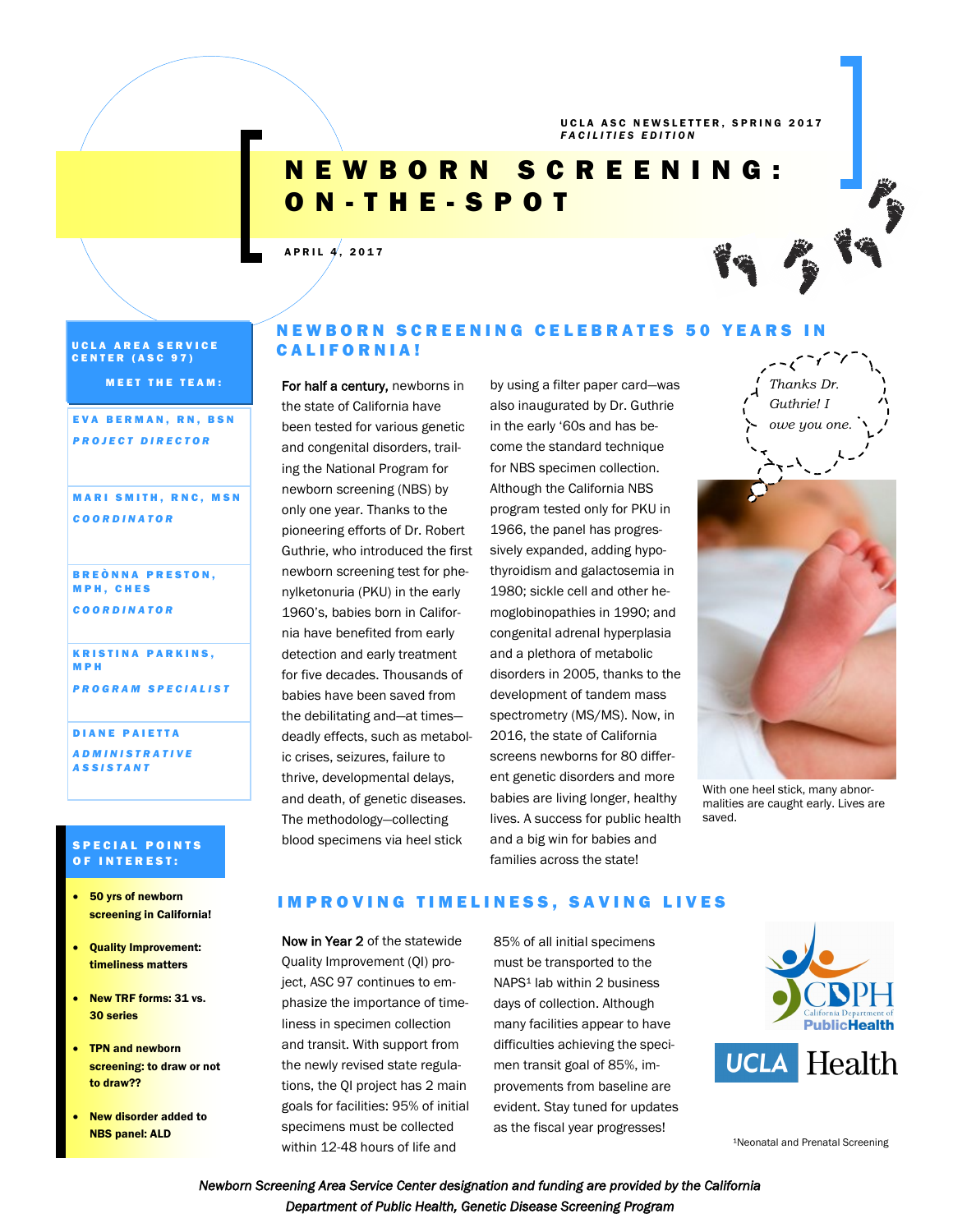#### N EW BORN SCREENING: ON-THE-SPOT AND REW REVENUES AND REVENUES AND RELEASED AND RELEASED AND RELEASED AND RELEASED AT A PAGE 2

#### **NEW TEST REQUEST FORMS-31 SERIES**

Starting in October 2016, the California Department of Public Health, Genetic Disease Screening Program has issued new Test Request Forms (TRF) for newborn screening and distribution of these new forms—the 31 series—is underway. Although similar to previous forms, key differences exist between the 31 and 30 TRF. For example, there are two fields for physician information: one field for the *inpatient/ordering physi-*

*cian* (in the middle of the 31 TRF) and another field for the *outpatient physician/PCP* (at the bottom of the 31 form). This change will hopefully provide sufficient information, should additional follow-up be needed while the baby is still inpatient or after discharge. Unlike the 30 TRF, there is no field on the 31 form to indicate if a baby is NPO or on TPN. In this case, we urge the collector to write this information in the

*Comments* field, located towards the bottom right of the 31 TRF. Additionally, if your facility is using 31 TRFs and a specimen is not collected for whatever reason, please complete the *Specimen Not Obtained* field and write pertinent information in the *Comments* field—this replaces the NBS-NO form. Lastly, if your facility still has 30 forms, don't dispose of them! 30 TRF forms do not expire until December 2017.



Several fields have changed on the 31 form vs. 30 form

## SPECIAL FOCUS ON TPN CASES

It is no surprise that many babies in the NICU receive Total Parenteral Nutrition (TPN) at some point during their stay in the hospital. Whether newborns are in critical condition, being prepped for surgery, working on increasing their feeds, or simply just extremely premature, babies on TPN cannot tolerate enteral feedings and must acquire some or all of their nutrition intravenously.

At the same time, an initial newborn screen (NBS) specimen must be collected within 12-48 hours of life, per state regulations. As some of you might have observed, babies who received TPN around the same time that the initial NBS specimen was collected may have test results that are inconclusive, as TPN—and specifically, the amino acids in the intravenous solution confounds the interpretation

of the amino acid panel on the MS/MS portion of the newborn screen test; a redraw is then required. *So why collect a NBS specimen if a baby is on TPN?*  Because if abnormalities related to the baby's hemoglobin, acylcarnitine, or other nonamino acid analytes are present, early detection and treatment can save the baby's life, despite TPN.

"Next to creating a life, the finest thing a [person] can do is save one." - Abraham Lincoln

#### **CALLING ALL NBS CHAMPIONS!**

Are you a Newborn Screening champion? Do you prioritize newborn screening and make your best effort to ensure that your facility excels at specimen collection and transit time? Know somebody who fits in this category? As part of the statewide Quality Improvement project, ASC 97 wants to identity healthcare

providers and professionals— RNs, Care Coordinators, PAs, NPs, MDs, technicians, assistants, specialists, etc.—who lead by example and encourage their teams to meet the collective goals of the newborn screening program. If you exemplify this role and/or have a fellow colleague that fits this description, please

contact us! By highlighting key success factors and sharing best practices regarding newborn screening, we hope that *all* facilities within the UCLA Area Service Center and across the state—will achieve the principle goals of 95% and 85% in specimen collection and transit time. We look forward to finding our NBS champions!

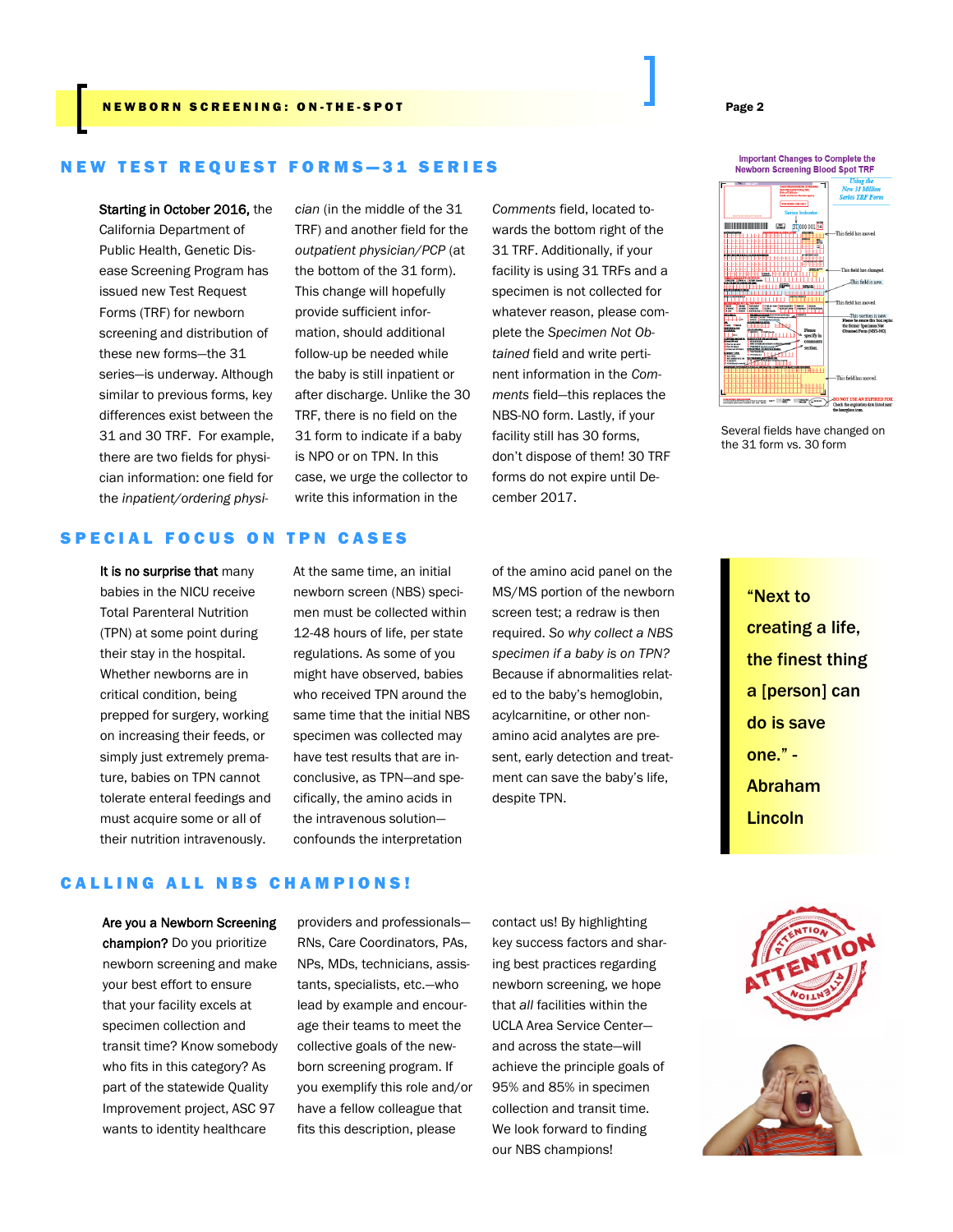# ASC 97 Welcomes Kristina to the Team!



In September 2016, the UCLA Area Service Center welcomed Kristina Parkins to the team, as the Program Specialist. Ms. Parkins comes to UCLA, after 2 years working for The Hunger Project, an inter-

national non-profit organization based in NYC aimed at eradicating chronic hunger and poverty in various countries in Sub-Saharan Africa, South Asia, and Central and South America. Prior to working for The Hunger Project, Ms. Parkins earned her Master of Public Health (MPH) degree from EHESP School of Public Health in Paris, France, where she took special interest in research and programs aimed at improving health outcomes for women, newborns, and young children from low-income and culturally diverse backgrounds. When she's not preoccupied with newborn screening, Ms. Parkins enjoys reading, traveling, photography, and spending time with loved ones. We are very excited to have Ms. Parkins on the team!



*To order official forms, supplies or education materials for newborn screening, call California State Dept. of Public Health at 510-412-1542, fax request to 877-984-9650, or send an email to NBSOrders@cdph.ca.gov* 

#### SPOTLIGHT ON ADRENOLEUKODYSTROPHY (ALD)

Following the addition of ALD onto the federal Recommended Uniform Screening Panel (RUSP), California has begun screening all babies for adrenoleukodystrophy (ALD), as part of the state-mandated newborn screening program. A progressive neurological disorder with an x-linked inheritance pattern, ALD mainly affects the nervous system and adrenal glands and is characterized by the gradual destruction of myelin and high levels of saturated, very long chain fatty acids (VLCFA) in the brain

and adrenal cortex. As this is an X-linked disorder, ALD is expressed predominantly and more severely in males and can lead to varying degrees of symptoms—from mild to life-threatening across the child's lifespan. Females are also affected by ALD, as carriers can develop symptoms in adulthood and pass the defective *ABCD1*  gene to their children. Now that ALD is part of the newborn screening program, all babies born after September 2016 (with backlog testing for infants born after February 2016) in California have

been tested for this disorder, in three tiers. For ALD testing, the fatty acid that is measured is C26. If C26 levels are flagged as *high* in Tier 1, a second test—Tier 2 is then performed. If Tier 2 screening is positive, *ABCD1* gene sequencing is then conducted to test for mutations, in Tier 3. The UCLA Area Service Center ensures that all babies—those who test positive for *ABCD1* gene mutations and/or who have elevated C26 levels in Tier 2 testing—receive follow-up care at a Metabolic Specialty Care Center. As this is a new

experience for many providers, please let us know if you have any questions or concerns about ALD testing!



ALD is rare, x-linked neurological disorder, meaning that is affects males more severely than females. Females are ALD carriers.